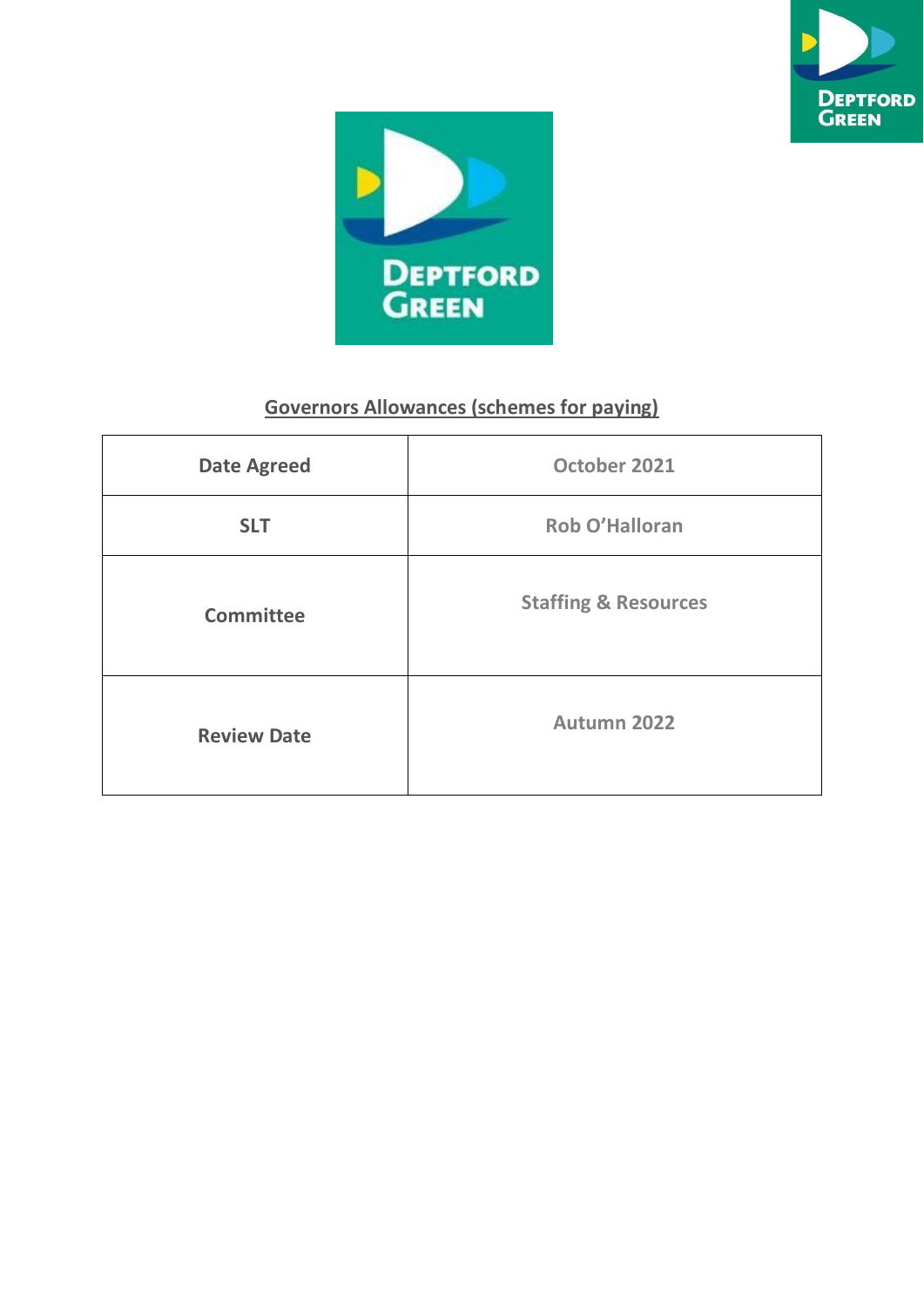**Introduction**



Deptford Green School recognises the valuable contribution made by the members of the Governing Body to the well-being and running of the school.

The school acknowledges that school Governors' contributions are made on a voluntary basis.

In order for those who have either caring or parenting responsibilities to feel free to participate, the school wishes to reimburse Governors for actual incidental expenditure incurred for care arrangements not provided by a partner.

All Governors are eligible to claim allowances in accordance with this scheme.

**Eligible Expenses**

Categories of eligible expenditure are as follows:

- 1. **Care arrangements**: Child care or babysitting expenses, where these are not provided by a partner.
- 2. **Care arrangements for an elderly or dependent relative**, where these are not provided by a partner
- 3. **Telephone calls and postage**
- 4. **Travel**

Deptford Green School Governors may claim allowances in respect of actual expenditure incurred whilst attending meetings and committees of the Governing Body, undertaking governor development, and otherwise acting on behalf of the Governing Body:

Governors may not, however, claim for actual or potential loss of earnings or income.

**General Criteria for Claims**

- 1. All claims itemised on the school faster payments form (appendix 1), which must be submitted to the school finance officer no later than 28 days after the expenditure being incurred.
- 2. Receipts MUST be supplied to support claims for reimbursement, e.g. bus ticket, taxi receipt, till receipt etc.
- 3. In the case of telephone calls, an itemised phone bill should be provided identifying the relevant calls.
- 4. The school's normal systems for authorising and processing payments will apply to claims made under this scheme.